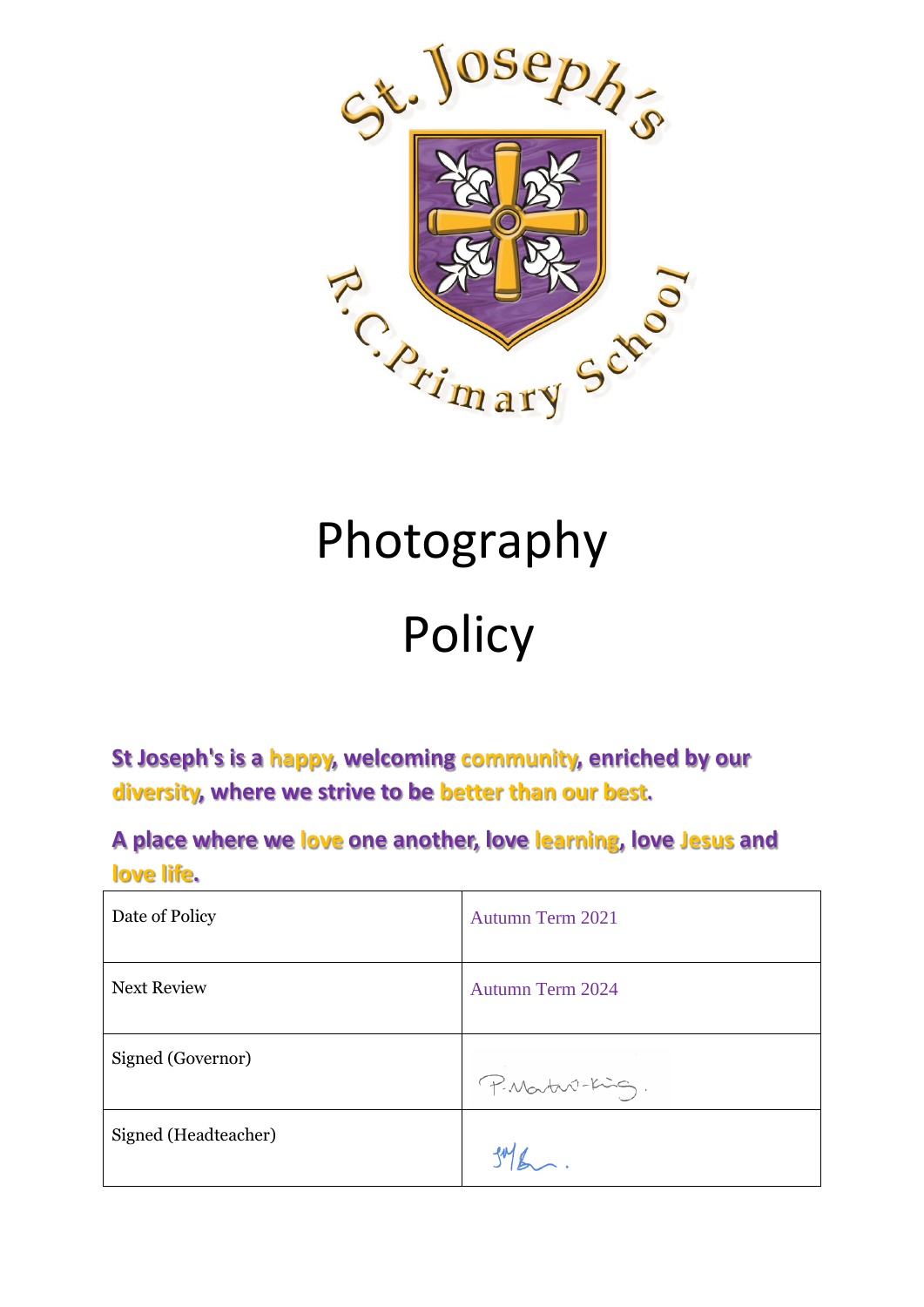*Photography of children at St. Joseph's is subject to the Data Protection Act 1998 regarding the rights of individuals to have information of a personal nature treated in an appropriate manner and the Human Rights Act 1998, protecting the privacy of individuals and families. As well as these statutory rights, restrictions on photography arise from issues of child protection and copyright in performances (paragraph 4.5)*

In this policy, *'photography'* includes photographic prints and transparencies, video, film and digital imaging and *'in school'* is whenever pupils are the responsibility of the School Governors/Children's Services. *'Parent'* means anyone with parental rights and responsibilities in relation to a pupil.

### **1. The Purpose of the Policy**

St. Joseph's whole school policy is one that provides clear direction to staff and parents about what constitutes good practice in dealing with photography in school. It is intended to:

- Facilitate photography for the business purposes of the school and council
- Respect the rights of the individual
- Safeguard child protection
- Allow personal family photography where possible
- Ensure all staff, parents and pupils are aware of the systems in place.

A clear policy statement will be included in both our prospectus for parents and staff handbook, outlining that the use, specifically of mobile camera phones, during school time is not acceptable. This is in view of the risks inherent in such use, possibly but not necessarily covert, which include the existence and/or distribution of photographs contrary to the wishes, welfare and privacy of pupils and staff.

### **2. Photography by School Staff**

**2.1** The business of the school can involve staff in the photography of pupils for the following main purposes:

- Curriculum work
- School and community events

Copyright and use of these photographs is carefully controlled by the Local Authority, i.e. they are retained safely by the school or issued to the pupil concerned or safeguarded by an officer of the Council.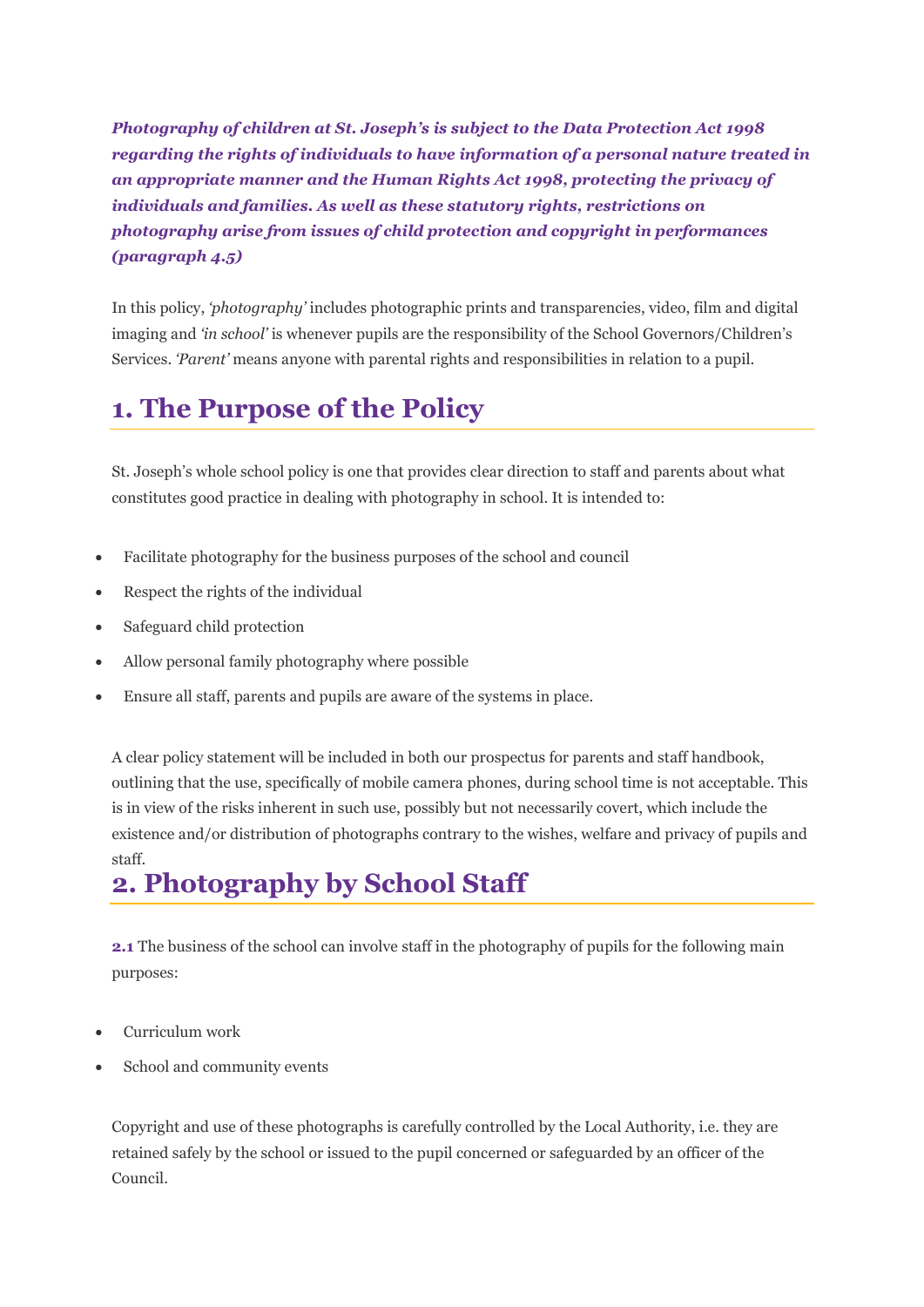**2.2** Photographs held in school will be annotated with the date on which they were taken and stored securely. Photographs taken for curricular, assessment, registration or training and development purposes will not be used for any other purpose.

**2.3** Photography by staff on school trips and visits may be used in the curriculum and displayed within the school or at parents' evenings to illustrate the work of the school.

**2.4.1** Photographs will be destroyed or deleted from databases once they are no longer required for the purposes for which they were taken. Photographs taken for publicity and promotional purposes will be retained for a maximum of two years. Photographs contributing to the history of the school, pupil activities or the community can be retained indefinitely.

**2.4.2** Photographs will be used to document the life of the school and are published on the School **Twitter** 

**2.5** In the Early Years Foundation Stage (EYFS) photographs are taken on a daily basis for assessment purposes and form an important part of the children's 'Learning Journals'. Written permission will be sought before any journals are sent home at the end of the year and where permission is not given, photographs will be removed.

#### **3. Photographs by Other Authorised Agencies**

**3.1** The involvement of other agencies may only be authorised by the Headteacher or by Children's Services. The other agencies are:

- Children's Services
- Commercial photographers commissioned by the council or Headteacher. Copyright rests with the photographer.
- The press and other media. Copyright rests with the photographer
- Officers of the council, including Children's Services. The authority controls copyright.

**3.2** Publicity photography is helpful in publicizing the success of the school and in promoting educational initiatives. From time to time, members of the press are invited into school to cover events celebrating success. However, the views of parents who, for any reason, do not wish their child(ren) to appear in such photographs will always be respected.

**3.2.1** The purpose of the pictures will be explained to parents and written permission sought on each and every occasion. **Pupils must not be photographed for these purposes under any circumstances unless written permission has been obtained.**